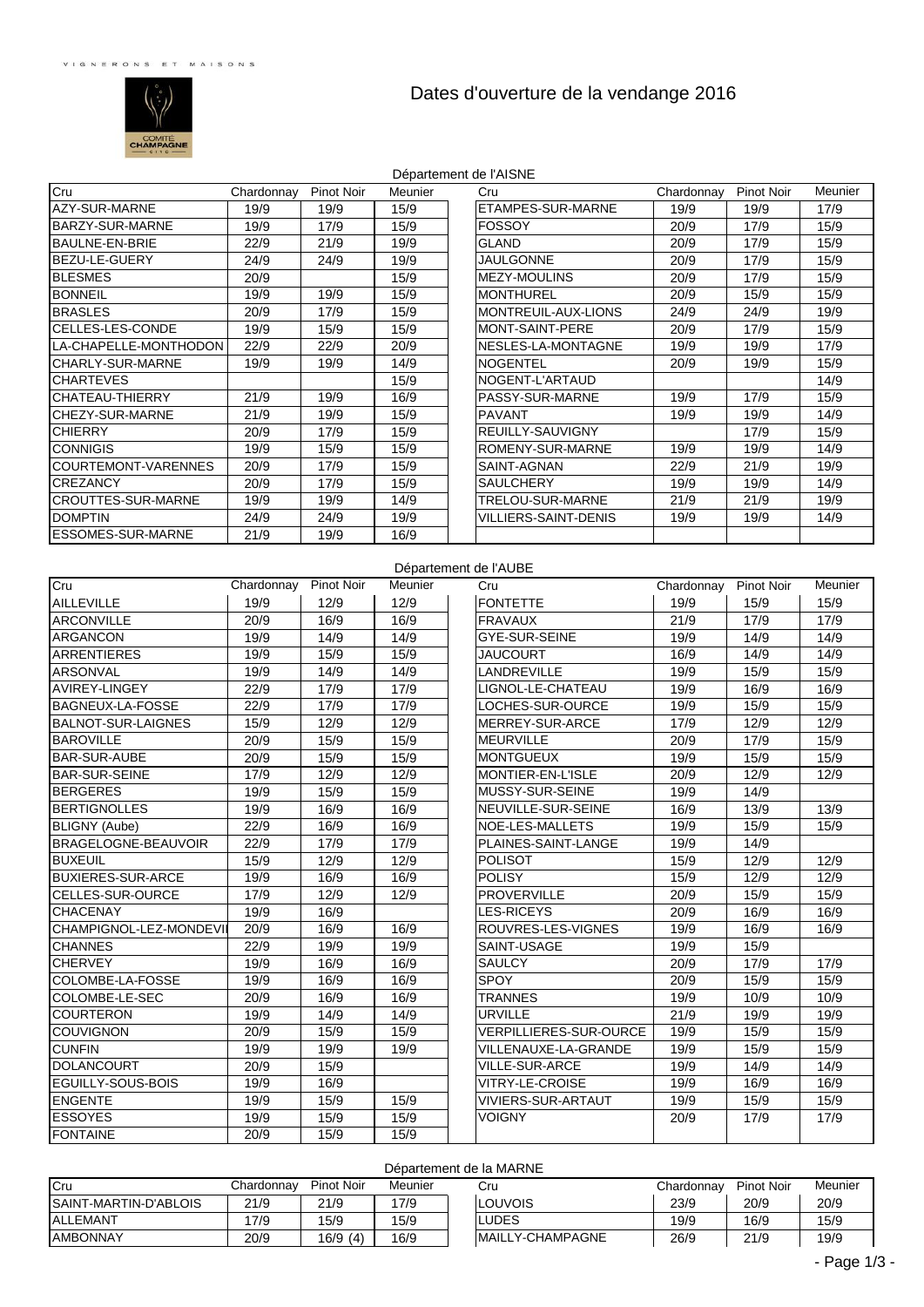| ARCIS-LE-PONSART          | 24/9       | 19/9       | 19/9       | <b>MANCY</b>             | 23/9       | 23/9       | 16/9       |
|---------------------------|------------|------------|------------|--------------------------|------------|------------|------------|
| <b>AUBILLY</b>            |            | 26/9       | 22/9       | <b>MARDEUIL</b>          | 21/9       | 19/9       | 16/9       |
| AVENAY-VAL-D'OR           | 19/9       | 19/9       | 19/9       | MAREUIL-LE-PORT (2)      | 23/9       | 19/9       | 19/9       |
| AVIZE                     | $20/9$ (4) | $20/9$ (4) | $20/9$ (4) | MAREUIL-SUR-AY           | 17/9(4)    | $17/9$ (4) | 17/9(4)    |
| AY                        | 17/9(4)    | 17/9(4)    | 17/9(4)    | <b>MARFAUX</b>           | 26/9       | 26/9       | 21/9       |
| BARBONNE-FAYEL            | 19/9       | 19/9       | 19/9       | <b>MERFY</b>             | 20/9       | 15/9       | 14/9       |
|                           |            |            |            |                          |            |            |            |
| BASLIEUX-SOUS-CHATILLON   | 25/9       | 23/9       | 21/9       | <b>MERLAUT</b>           | 22/9       |            |            |
| <b>BASSU</b>              | 20/9       | 19/9       | 19/9       | MERY-PREMECY             | 26/9       | 26/9       | 21/9       |
| <b>BASSUET</b>            | 19/9       | 18/9       | 18/9       | LES-MESNEUX              | 19/9       | 19/9       | 15/9       |
| <b>BAYE</b>               | 24/9       | 19/9       | 19/9       | LE-MESNIL-SUR-OGER       | $20/9$ (4) | $20/9$ (4) | $20/9$ (4) |
| BEAUMONT-SUR-VESLE        | 22/9       | 19/9       | 19/9       | MONDEMENT-MONTGIVROU)    | 24/9       | 19/9       | 17/9       |
|                           |            |            |            |                          |            |            |            |
| <b>BEAUNAY</b>            | 19/9       | 21/9       | 19/9       | <b>MONTBRE</b>           | 19/9       | 17/9       | 15/9       |
| BELVAL-SOUS-CHATILLON     | 25/9       | 23/9       | 21/9       | <b>MONTGENOST</b>        | 17/9       | 17/9       | 17/9       |
| BERGERES-LES-VERTUS       | 21/9(4)    | 21/9       | 21/9(4)    | <b>MONTHELON</b>         | 22/9       | 20/9       | 16/9       |
| BERGERES-SOUS-MONTMIR     | 24/9       | 19/9       | 19/9       | MONTIGNY-SUR-VESLE       | 21/9       | 19/9       | 19/9       |
| <b>BERRU</b>              | 19/9       | 15/9       | 15/9       | <b>MORANGIS</b>          | 23/9       | 23/9       | 16/9       |
| <b>BETHON</b>             | 19/9       | 17/9       | 17/9       | <b>MOSLINS</b>           | 23/9       | 23/9       | 16/9       |
|                           |            |            |            |                          |            |            |            |
| <b>BEZANNES</b>           | 20/9       |            |            | <b>MOUSSY</b>            | 20/9       | 20/9       | 17/9       |
| BILLY-LE-GRAND            | 19/9       | 17/9       |            | <b>MUTIGNY</b>           | 19/9       | 19/9       | 19/9       |
| <b>BINSON-ET-ORQUIGNY</b> | 19/9       | 16/9       | 16/9       | NANTEUIL-LA-FORET        |            | 21/9       | 19/9       |
| <b>BISSEUIL</b>           | 19/9       | 17/9       | 17/9       | NESLE-LE-REPONS          | 20/9       | 22/9       | 19/9       |
| <b>BLIGNY</b> (Marne)     |            | 26/9       | 21/9       | LA-NEUVILLE-AUX-LARRIS   | 25/9       | 23/9       | 21/9       |
| <b>BOUILLY</b>            | 26/9       | 24/9       | 22/9       | NOGENT-L'ABBESSE         | 22/9       | 15/9       | 15/9       |
|                           |            |            |            |                          |            |            |            |
| <b>BOULEUSE</b>           | 27/9       | 23/9       | 17/9       | <b>OEUILLY</b>           | 21/9       | 19/9       | 16/9       |
| <b>BOURSAULT</b>          | 19/9       | 17/9       | 15/9       | <b>OGER</b>              | $20/9$ (4) | $20/9$ (4) | $20/9$ (4) |
| <b>BOUZY</b>              | 20/9       | 16/9(4)    | 16/9       | <b>OIRY</b>              | 23/9       |            | 23/9       |
| <b>BRANSCOURT</b>         | 23/9       | 19/9       | 19/9       | <b>OLIZY VIOLAINE</b>    | 22/9       | 21/9       | 19/9       |
| LE-BREUIL                 | 23/9       | 22/9       | 19/9       | ORBAIS                   | 25/9       | 22/9       | 21/9       |
|                           |            |            |            |                          |            |            |            |
| <b>BRIMONT</b>            | 21/9       | 19/9       | 14/9       | <b>ORMES</b>             | 24/9       | 21/9       | 19/9       |
| <b>BROUILLET</b>          | 24/9       | 19/9       | 19/9       | <b>OYES</b>              | 24/9       | 17/9       | 17/9       |
| BROUSSY-LE-GRAND          | 20/9       |            | 15/9       | PARGNY-LES-REIMS         | 20/9       | 17/9       | 15/9       |
| <b>BROYES</b>             | 20/9       | 15/9       | 15/9       | PASSY-GRIGNY             | 23/9       | 21/9       | 19/9       |
| BRUGNY-VAUDANCOURT        | 21/9       | 21/9       | 17/9       | PEVY                     | 21/9       | 19/9       | 19/9       |
| CAUROY-L'HERMONVILLE      |            | 21/9       | 19/9       | <b>PIERRY</b>            | 20/9       | 20/9       | 17/9       |
|                           |            |            |            |                          |            |            |            |
| LA-CELLE-SOUS-CHANTEMEI   | 17/9       | 17/9       | 17/9       | <b>POILLY</b>            | 26/9       | 21/9       | 21/9       |
| CERNAY-LES-REIMS          | 20/9       | 15/9       | 15/9       | PONTFAVERGER-MORONVIL    | 22/9       |            |            |
| CHALONS-SUR-VESLE         |            | 19/9       |            | <b>POUILLON</b>          | 19/9       | 15/9       | 13/9       |
| <b>CHAMBRECY</b>          | 26/9       | 26/9       | 21/9       | <b>POURCY</b>            | 26/9       | 26/9       | 21/9       |
| <b>CHAMERY</b>            | 20/9       | 16/9       | 16/9       | <b>PROUILLY</b>          | 21/9       | 17/9       | 17/9       |
|                           |            |            |            | <b>PUISIEULX</b>         |            |            |            |
| <b>CHAMPILLON</b>         | 22/9       | 22/9       | 20/9       |                          | 20/9       | 17/9       | 17/9       |
| CHAMPLAT-BOUJACOURT       | 25/9       |            | 21/9       | <b>REIMS</b>             | 19/9       | 15/9       | 15/9       |
| <b>CHAMPVOISY</b>         | 23/9       | 21/9       | 19/9       | <b>REUIL</b>             | 21/9       | 14/9       | 14/9       |
| <b>CHANGY</b>             | 21/9       |            |            | RILLY-LA-MONTAGNE        | 19/9       | 16/9       | 14/9       |
| <b>CHANTEMERLE</b>        | 19/9       | 17/9       |            | <b>ROMERY</b>            | 24/9       | 21/9       | 19/9       |
| CHATILLON-S-MARNE (3)     | 22/9       | 21/9       | 16/9       | <b>ROMIGNY</b>           | 22/9       | 21/9       | 19/9       |
|                           |            |            |            |                          |            |            |            |
| CHAUMUZY                  | 26/9       | 26/9       | 21/9       | <b>ROSNAY</b>            |            | 23/9       | 19/9       |
| CHAVOT-COURCOURT          | 22/9       | 21/9       | 17/9       | <b>SACY</b>              | 19/9       | 19/9       | 15/9       |
| <b>CHENAY</b>             | 21/9       | 19/9       | 19/9       | SAINT-AMAND-SUR-FION     | 23/9       |            |            |
| CHIGNY-LES-ROSES          | 19/9       | 15/9       | 15/9       | STE-EUPHRAISE-ET-CLAIRIZ | 24/9       | 22/9       | 19/9       |
| <b>CHOUILLY</b>           | 23/9(4)    | $20/9$ (4) | $20/9$ (4) | SAINTE-GEMME             | 23/9       | 21/9       | 19/9       |
| COIZARD-JOCHES            |            |            |            | <b>SAINT-GILLES</b>      |            |            |            |
|                           | 22/9       | 17/9       | 17/9       |                          |            | 19/9       | 19/9       |
| VAL-DES-MARAIS            | 21/9       |            | 21/9       | SAINT-LUMIER-EN-CHAMPAG  | 19/9       | 18/9       |            |
| <b>CONGY</b>              | 22/9       | 17/9       | 17/9       | SAINT-THIERRY            | 19/9       | 15/9       | 14/9       |
| <b>CORMICY</b>            | 21/9       | 19/9       | 19/9       | <b>SARCY</b>             | 26/9       | 21/9       | 21/9       |
| <b>CORMONTREUIL</b>       | 19/9       | 17/9       |            | <b>SAUDOY</b>            | 17/9       | 17/9       | 17/9       |
| <b>CORMOYEUX</b>          | 24/9       | 21/9       | 19/9       | SAVIGNY-SUR-ARDRES       | 26/9       | 20/9       | 20/9       |
|                           |            |            |            |                          |            |            |            |
| COULOMMES-LA-MONTAGNE     | 24/9       | 21/9       | 19/9       | <b>SELLES</b>            | 22/9       |            | 22/9       |
| COURCELLES-SAPICOURT      | 23/9       | 23/9       | 19/9       | <b>SERMIERS</b>          | 20/9       | 19/9       | 16/9       |
| COURJEONNET               | 22/9       | 17/9       | 17/9       | SERZY-ET-PRIN            | 24/9       | 19/9       | 19/9       |
| <b>COURMAS</b>            | 26/9       | 24/9       | 22/9       | <b>SEZANNE</b>           | 17/9       | 15/9       | 15/9       |
| <b>COURTAGNON</b>         | 24/9       | 24/9       | 19/9       | <b>SILLERY</b>           | 20/9       | 17/9       | 17/9       |
|                           |            |            |            |                          |            |            |            |
| <b>COURTHIEZY</b>         | 19/9       | 19/9       | 17/9       | <b>SOULIERES</b>         | 22/9       | 22/9       | 19/9       |
| <b>COURVILLE</b>          | 24/9       | 19/9       | 19/9       | <b>TAISSY</b>            | 19/9       | 17/9       | 15/9       |
| <b>COUVROT</b>            | 20/9       | 19/9       | 19/9       | TALUS-SAINT-PRIX         | 24/9       | 19/9       | 19/9       |
| <b>CRAMANT</b>            | 23/9(4)    |            | $23/9$ (4) | <b>TAUXIERES-MUTRY</b>   | 23/9       | 20/9       | 20/9       |
| <b>CRUGNY</b>             | 24/9       | 19/9       | 19/9       | <b>THIL</b>              | 19/9       | 15/9       | 13/9       |
|                           |            |            |            |                          |            |            |            |
| <b>CUCHERY</b>            | 25/9       | 23/9       | 21/9       | TOURS-SUR-MARNE          | 22/9       | 19/9       |            |
| <b>CUIS</b>               | 26/9 (4)   | 24/9       | 24/9       | <b>TRAMERY</b>           | 26/9       | 21/9       | 21/9       |
| <b>CUISLES</b>            | 22/9       | 21/9       | 16/9       | <b>TREPAIL</b>           | 23/9       | 21/9       | 21/9       |
|                           |            |            |            |                          |            |            |            |